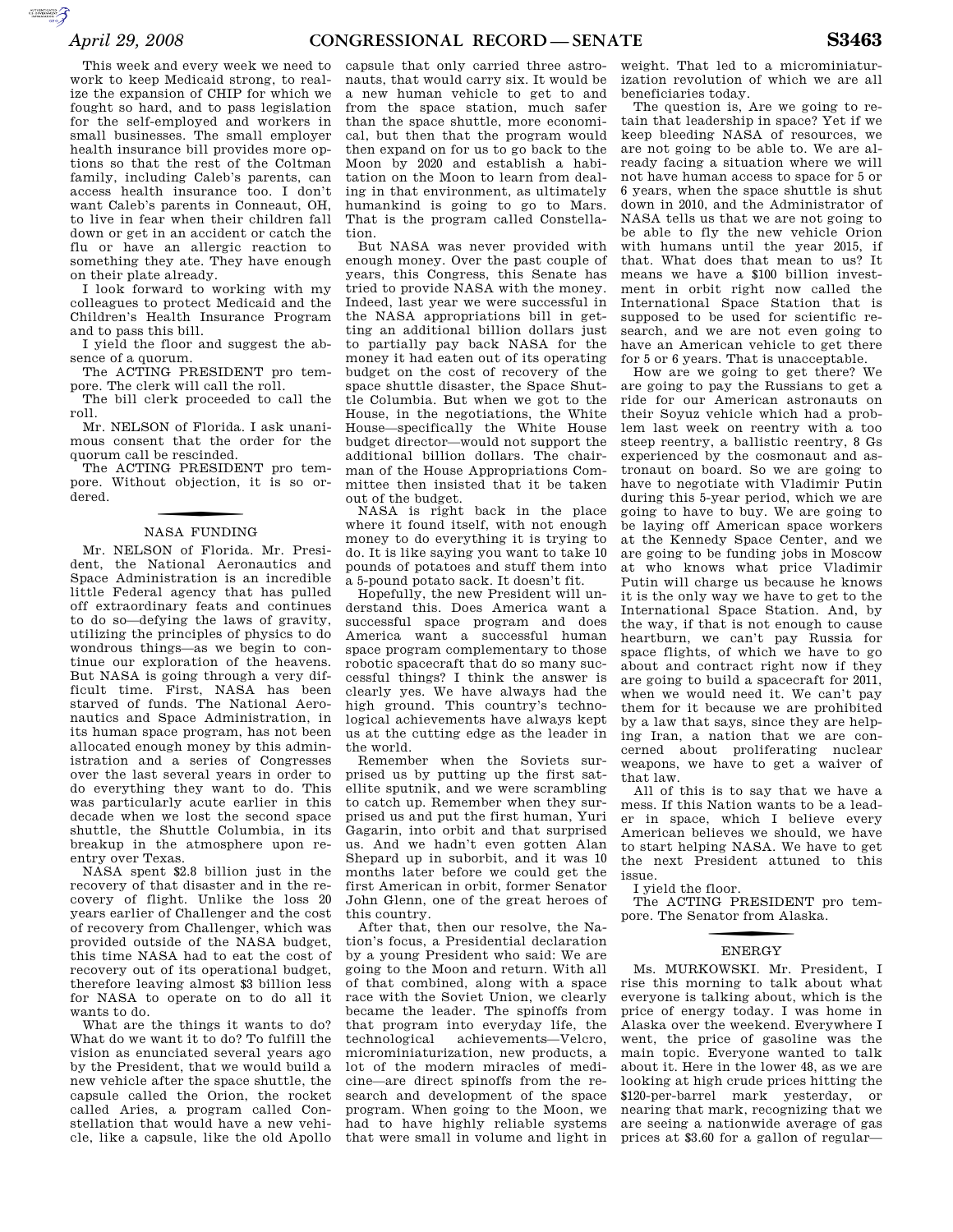this is up just 4 cents over the weekend—we all agree that prices are high, far too high. But in a State such as mine, we consider the prices to be in the stratosphere. In Bethel over the weekend, the price of gasoline was at \$4.98 a gallon. I just met with a constituent coming over here. We were talking about prices in Fairbanks, about the national average. But up in Allakaket, which is a pretty remote little village, the prices they are looking at for their gasoline are over \$7 a gallon for regular gasoline.

In Valdez, which is the site of the Trans-Alaska oil pipeline, the terminus of our gas line, they are finding regular selling there for more than \$4 a gallon. I think we would all agree these prices are not just high, but for many they are absolutely unbearable.

We can talk about why the prices are high. It is important to understand that. But Americans are tired of hearing, when we talk about the world demand, the world using 85 million barrels a day, that there is very little surplus oil production capacity left.

They are tired of hearing of the weakness of the dollar that is driving investors into buying oil as a safe haven against inflation. The truckers who were gathered around The Mall yesterday in protest of the high prices—I have to wonder if they care that we, in Congress, in 2005 and again in 2007, passed legislation to promote energy conservation that requires an increase in the vehicle fuel efficiency standards. That is going to begin to improve their mileage in about 7 years. They do not necessarily care we have funded the research and the demonstration of alternative energy technologies, whether it is for geothermal or for ocean energy. They do not care about the loan guarantees we intend to make for nuclear and solar and wind and biomass as we try to make our biofuels go even further.

What people care about—what they want to know—is: What are you doing, Congress? What are you going to do to make the price I pay at the pump go down?

I suppose we can halt filling up the Strategic Petroleum Reserve—something we certainly are looking at. I think at this time of very high prices it makes some sense. But we need to recognize that is only going to add 70,000 barrels a day to the nearly 21 million we are using.

We could also reduce the Federal gas tax, which is currently 18.4 cents, and dedicate the nearly \$5 billion we gained in OCS lease sales this winter from sales up in the Chukchi Sea in Alaska and from the Gulf of Mexico to help offset the losses to the highway trust fund. But, again, that would only offset the revenue losses to transportation projects for probably a few weeks.

So the question the consumer is asking is: What can you do that could make a difference in this country? I believe one of those things we need to do in America is to produce more of our

domestic oil and gas supplies to help increase global oil supplies and, thus, drive down the prices. We would do this at the same time we are working toward renewable fuels. We would do this at the same time we are focusing on a level of conservation. It has to be this kind of three-legged stool approach. But we cannot stick our head in the sand and say increased domestic production should not be part of that comprehensive strategy.

Now, some have suggested we do not have enough oil in this country to make a difference. But look at what we in the Federal Government have done through regulation and through moratoria. We have prevented exploration in many of the places where oil and gas are most likely to be found in this country.

If you take the areas that are covered by the OCS moratoria—the Atlantic coast, parts of the Gulf of Mexico closest to Florida and the Pacific coast and you throw in the Arctic Coastal Plain and parts of the National Petroleum Reserve in Alaska—you have nearly 40 billion of the Nation's 112 billion barrels of remaining undiscovered oil which has been put off the table for consideration. That is nearly enough to power over 20 million cars for 60 years and heat nearly 10 million homes for the same period.

Last year, I came to this floor—actually, I come to this floor quite often to urge my colleagues to consider greater oil development in my home State of Alaska. Earlier this year, I came and I urged that we simply allow—just allow—us winter-only exploration in northern Alaska to confirm that the oil we believe is there is truly there. Last year, when I spoke, the price of oil was at the \$60 mark. At the same time, I warned that if we continued to do nothing, the prices would only continue to climb.

I have never been one of those people who relishes the "I told you so" approach, but I am here to say it is time for this country to snap out—snap out—of its lethargy and actually explore for and produce more of our Nation's fuel needs.

It was about a month ago, Senator STEVENS and I introduced new legislation to open a tiny part of the Coastal Plain of the Arctic National Wildlife Refuge to oil and gas development. Opening a few thousand acres—we are talking about 2,000 acres—of Alaska's Arctic coast to oil and gas production could produce up to 16 billion barrels of economic oil by current Government estimates. To some, that might not seem like much. But without opening ANWR, we are going to have to import between 780,000 and 1 million barrels of additional oil each day. That is only going to continue to help drive up the world price of oil.

Without ANWR, American domestic oil supplies fall sharply. The EIA predicts Alaska will be producing about 270,000 barrels a day, next decade, from our existing oil fields up in Prudhoe

Bay. This is compared to the nearly 800,000 barrels a day the State is currently producing.

The bill we introduced will automatically open the coastal plain of ANWR in the northern part of the State if the world price of oil tops \$125 a barrel for 5 days. In return, what it does is allocates all the Federal revenues that would come from that oil to both alternative energy development and to programs to help improve energy efficiencies and to those in need. What we anticipate, in terms of revenues, would be an estimated \$297 billion—\$297 billion—to help fund the wind technology, the solar, the biomass, the geothermal, the ocean energy, the landfill gas—everything that was covered in those Energy bills that were passed in 2005 and 2007, plus it would provide funding for LIHEAP, for weatherization, and for the WIC Program. The bill incorporates protections so that while we do the exploration and the production, we are also protecting the environment.

We mandate that the exploration occur only in the winter, when no animals are on the Coastal Plain to be disturbed. It requires the use of ice roads that disappear in the summer to protect the wildlife. It allows for special areas to be designated to protect the key habitat. There are dozens of stipulations to guard against noise and flight disturbances, spills or land use problems.

Opening ANWR does so many things. It makes us, first and foremost—and most important—less dependent on foreign sources of oil. It cuts our balance of payments deficit. It improves our economy. It keeps our jobs at home, not exporting them to foreign oil producers such as Venezuela. But, more importantly, I think it signals that we are finally serious about helping ourselves, that we will do it here first, that we can produce oil from ANWR, and we recognize this will help to drive down the psychology and the speculation that is currently acting to drive up world oil prices.

I will be the first one to admit to you that opening ANWR tomorrow will not produce more oil tomorrow. We recognize that. But we do believe it will dampen the price speculation that is helping to fuel higher prices.

We have to talk about true and meaningful solutions: not only increasing alternative energy—which is a must—not only doing more to improve our energy efficiency and our conservation—absolutely important—but we need to get on now with also increasing our domestic energy supplies. ANWR is one way to demonstrate we are serious about doing that.

I do hope we will seriously look at the current merits of opening ANWR to exploration and development.

With that, Mr. President, I yield the floor.

The ACTING PRESIDENT pro tempore. The Senator from Alabama.

Mr. SESSIONS. Mr. President, I thank Senator MURKOWSKI for her comments and agree with them very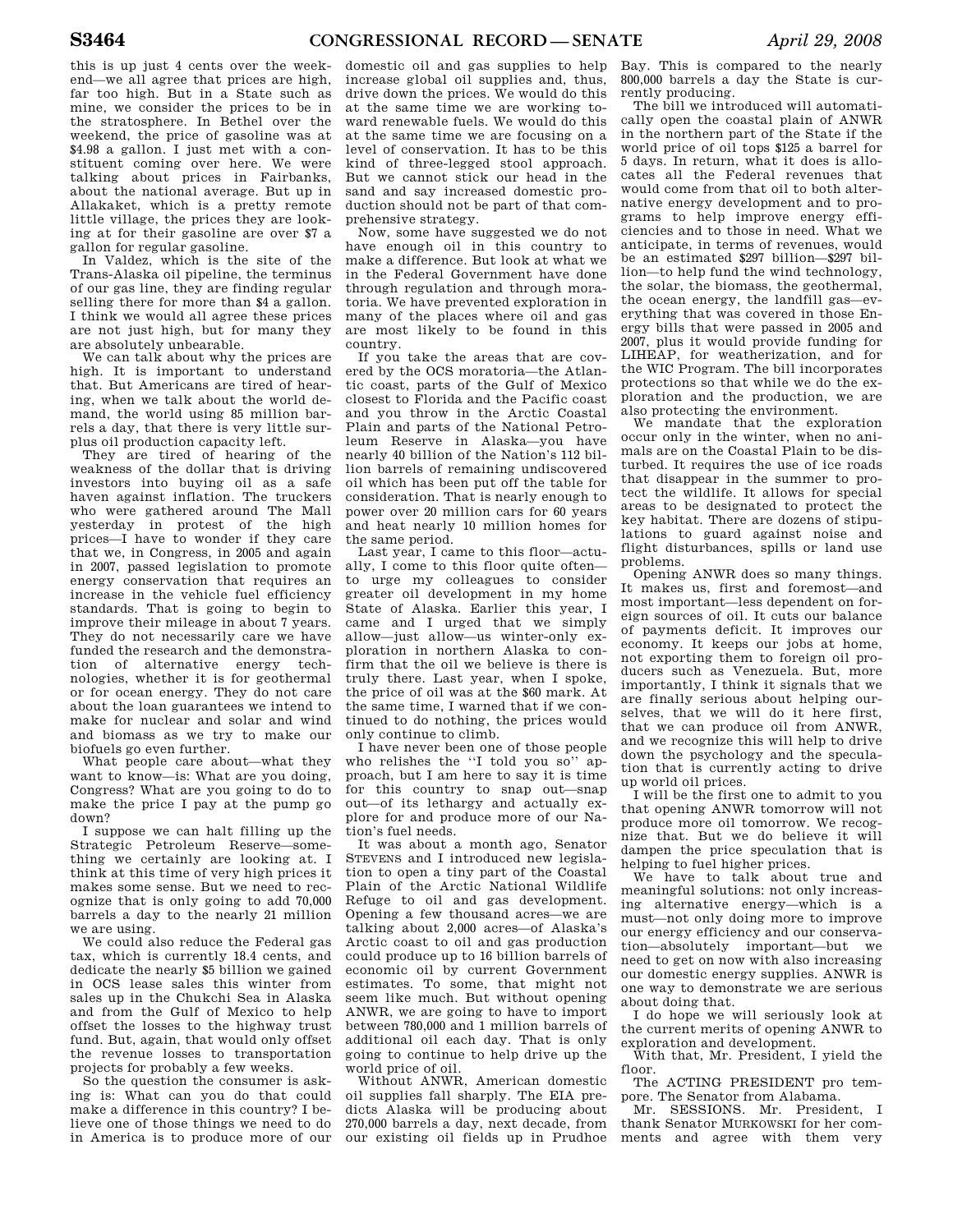strongly. This is not a matter that she just raised. Her distinguished father, who chaired the Senate Energy Committee, was a champion of ANWR production when he was in the Senate.

When I came here almost 12 years ago, I believed that was the right thing then. I understood then that it did have the capability of maintaining wealth in our country and helping to ease the surging price of oil and gas. I believe, as history has proven, she is correct.

That is the way it is. We steadfastly—vote after vote after vote, for the last 12 years I have been in the Senate and before that—tried to produce the tremendous reserves of oil and gas that are contained in a small part of ANWR. We have been blocked.

It is odd that those who blocked it, and seem unphased by the fact that we are importing huge amounts of oil and gas from nations around the world that are often hostile to us, such as out of that great lake in Venezuela. Nobody is worrying about the environment in Venezuela—it is all right to bring it from Venezuela or other places but not from the United States.

After many years since I have been in the Senate, we finally were able to open up more lands in the Gulf of Mexico, where huge reserves exist. It is not an academic matter only. We are talking about gasoline that has risen to the price of \$3.61 a gallon as of this morning. One year ago, it was \$2.84 a gallon; and 2 years ago, it was \$2.74 a gallon. As a result, the American family, with two cars, is paying about \$75 a month more for the same amount of gasoline they were buying previously.

This impacts our economy adversely. It is a transfer of wealth. T. Boone Pickens—himself an oil producer and one of America's most successful entrepreneurs—recently talked about the fact we are buying over 60 percent of our oil from foreign countries at the cost, he estimates, of \$600 billion a year. We are sending \$600 billion a year to foreign countries to import the oil we utilize. T. Boone Pickens referred to that, in an American Spectator article recently, as: the greatest wealth transfer in the history of the world.

Do we have the ability to do something about it? Are we just totally hopeless? Do we have an ability to do something about that? Absolutely, we can do some things. I supported ethanol, although we clearly are pushing the limits on that. But if we could do more cellulosic ethanol, we could do better. I supported the increase in the gas mileage, which we did pass, which will have a significant reduction in our demands.

But as the population of our country is growing, even if we reduce our own individual use, we are going to have high demand in our country for years to come. It is a question of: Where are we going to get it? I support hybrid automobiles. I support diesel automobiles. In fact, diesel is as clean or cleaner, in terms of  $CO<sub>2</sub>$ , and gets 30 percent better gas mileage than gaso-

line automobiles. Europeans utilize diesel automobiles. Fifty percent of their cars are now diesel. They actually get the same gas mileage and emit the same or less  $CO<sub>2</sub>$  than hybrids. Did you know that?

So somehow we have fiddled around here and ended up not promoting diesel in an effective way and have seen the price of diesel fuel, which should be cheaper, be 60 cents more per gallon at the pump. I would like to know more about why that is happening. I think it has to be a combination of things, but I think Congress needs to look into that. I hope, in the Energy Committee, we will have some hearings on that particular question.

But let me talk about some of the reserves we have in our country.

In 2005, this Congress directed the Department of the Interior to study our reserves on the Outer Continental Shelf. I am from Alabama. We are a gulf coast area. They found that 8.5 billion barrels of oil are currently known to exist off the Nation's shores. In addition, the study estimated that approximately 86 billion barrels of oil also exist in those areas that have not been charted yet. The U.S. Geological Survey and private industry also estimate that approximately 25 billion barrels of oil exist onshore in the lower 48 States and in Alaska.

This amounts to approximately 119 billion barrels of oil available to the United States in our country or off our shores alone, for which we do not have to pay any foreign nation. Any production we get, as Senator MURKOWSKI of Alaska stated, can create profits that come to the United States and not to foreign countries, and we can use it to accelerate nuclear power, plug in hybrids, ethanol, cellulosic ethanol, wind and solar, and those other kinds of energy forms. But apparently we have those who just steadfastly block this and prefer to send our money to Hugo Chavez in Venezuela.

Now, there are some additional sources of oil in our country of immense proportions, and at these world prices, it has proven to be already economically feasible to develop them. One is oil shale. The Congressional Research Service, our own independent research service, estimates this country's oil shale reserve to be equivalent to approximately 1.8 trillion barrels of oil, or 1,800 billion barrels of oil in oil shale. The largest oil producer in the world, Saudi Arabia, is estimated to have only 267 billion barrels. We are talking about 1.8 trillion in the United States, and it can be produced for less than \$100 a barrel—some say \$60 a barrel—and the people who produce it would be Americans paid salaries by the American Government, who would pay taxes to the U.S. Treasury, keeping our wealth at home and not transferring \$600 billion to a foreign country.

In 2005, Congress recognized the potential—I want my colleagues to understand this—we recognized the po-

tential of oil shale in the Energy Policy Act we passed, which was a good bill. It made a number of good steps forward. We identified it as strategically important and called for its further development. Yet the new Congress, under the new leadership, has acted to block the development of this abundant resource despite the record price of oil. They undermined the 2005 Energy Policy Act. In the recently passed Energy Independence and Security Act, the majority inserted language into the bill prohibiting any Federal agency from contracting to procure any alternative or synthetic fuel that produces greater life-cycle greenhouse gas emissions than those produced from the ground, those produced from Saudi Arabia. This language prohibits the Federal Government from contracting to produce oil shale. They knew exactly what they were doing, and that was exactly the purpose of that language. It really should be repealed. It is misguided. It is wrong.

The Energy Act of 2005 directed the Bureau of Land Management to lease Federal lands for oil shale research and development projects. Yet the Congress, in this same bill, acted to block the development of this provision. So we passed it in 2005, and they came along and blocked it. Language was inserted, actually, this time in the Consolidated Appropriations Act—that is, the Omnibus appropriations bill at the end of last session—that prohibited funds from being used to implement the leasing program which Congress directed BLM to implement in 2005. It should be repealed. That is not the right thing for us to do.

So there is much more we can say. We need technology. We need advancement in our ability to conserve energy, and at the same time, while we are making that progress, we do not need to be devastating our economy by transferring \$600 billion a year to foreign countries when we can produce so much more here at home.

I thank the Chair, and I yield the floor.

The ACTING PRESIDENT pro tempore. The Senator from Texas is recognized.

Mr. CORNYN. Mr. President, may I inquire how much more time of morning business is allotted to this side?

The ACTING PRESIDENT pro tempore. Eight minutes.

Mr. CORNYN. I ask unanimous consent to speak for up to 10 minutes in morning business.

The ACTING PRESIDENT pro tempore. Without objection, it is so ordered.

Mr. CORNYN. I thank the Chair.

I don't blame the American people for being upset at the price of gasoline they have to pay at the pump. Frankly, the biggest cause of those high prices is the Congress.

It has been 2 years since Speaker PELOSI said that her party, the Democratic Party, had a commonsense plan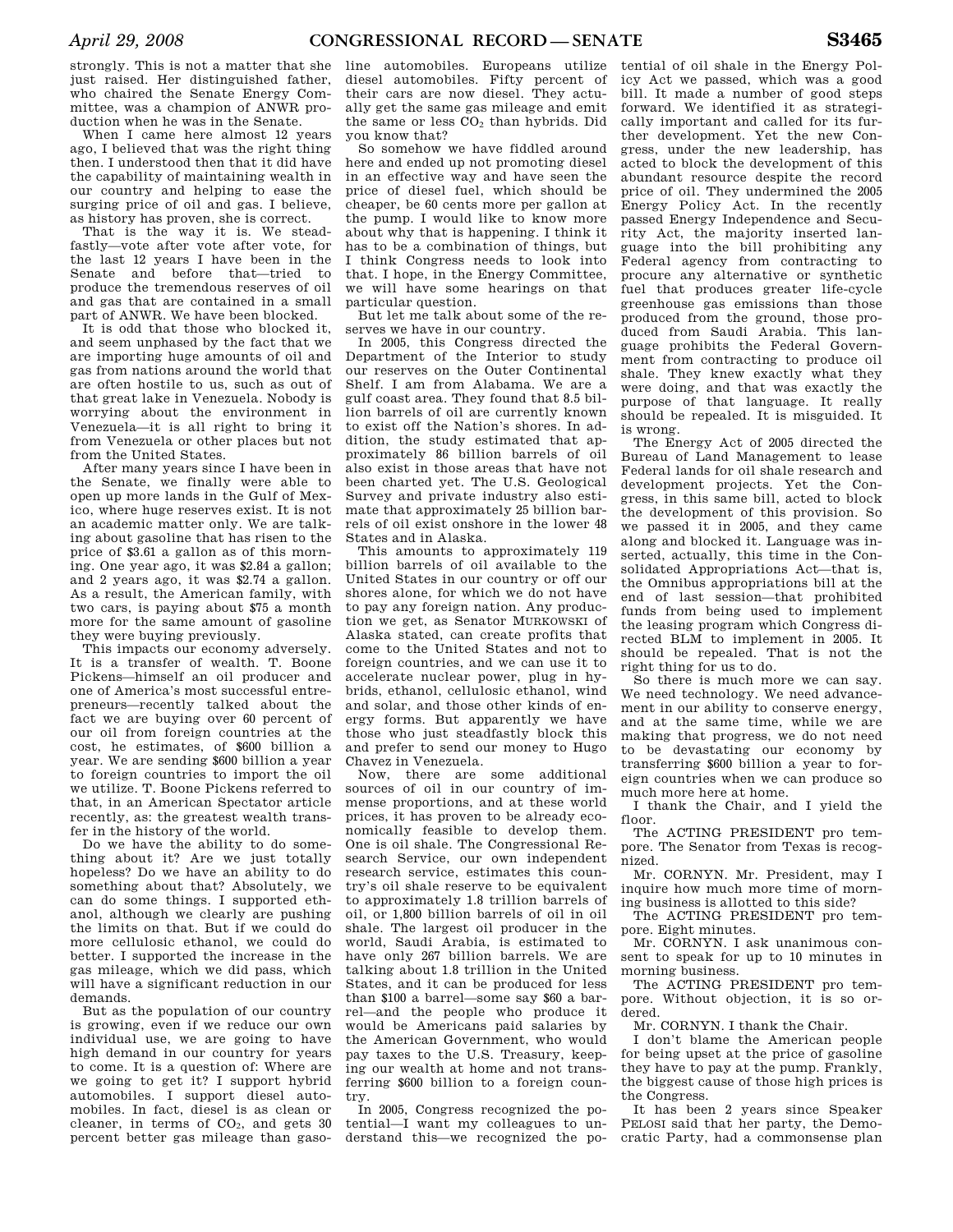to bring down prices at the pump. I am left to wonder how long we will have to wait to hear what that commonsense plan is. So far, all we have heard is an escalation of the blame game, which, of course, here in Washington, DC, inside the beltway, is a world-class sport. The problem with the blame game is it doesn't actually solve any problems. I think what the American people are frustrated about, among other things, is Congress's intransigence, its unresponsiveness, and its unwillingness to listen to their concerns—legitimate concerns—about how they are going to balance their family budget, particularly when it comes to the rising cost of gasoline and the rising cost of health care.

As my colleagues can see, in the 2 years that have gone by—in almost 2 years—we have gone from \$2.33 for an average price for a gallon of gas to \$3.61. That translates for an average family to about a \$1,400 increase in expenses a year associated with their gasoline costs—\$1,400 a year. So the Federal Government has essentially imposed an additional tax by its inaction on the average working family in this country. Frankly, we have the tools available to us to remove that tax and remove that burden if we will simply exercise our ability to use those tools in order to begin to bring down that price at the pump.

History has shown that raising taxes on oil companies is no solution because ultimately we know who ends up paying for tax increases. Ultimately, they are passed on down to the consumer. So it may be fashionable to beat up on big oil and say: Let's tax the oil companies because they are making too much money, but do you know what. If we raise taxes on the oil companies, we all end up paying an increased price for gasoline at the pump. It also has the effect as we saw from 1980 to 1988; the so-called windfall profits tax actually caused a decline in American oil production, reducing domestic production by as much as 8 percent. So for those who are worried, as I am, about our dependence on imported oil, a windfall profits tax is simply no answer at all. In fact, it is counterproductive.

Of course, the problem then was the same as the problem is today, and that is a shortage of oil around the world. I have said it before and I will say it again: Congress can pass a lot of laws, we can repeal some laws, but we cannot repeal the law of supply and demand. Other countries around the world have or want more of what we have in this country, which is unheralded prosperity, primarily because of our use of a disproportionate amount of energy. India and China and growing countries such as those with a billion people each are using more energy, and we are not seeing the supply go up, particularly here at home. So we know that Congress has been one of the biggest obstructions to increasing oil supply and lowering prices at the pump.

My staff helped me research these figures to make sure we had justifica-

tion for them. As we see oil now approaching—maybe it has gone over— \$120 a barrel today, if we were to develop the known resources we have available in Alaska that the Senator from Alaska just talked about, it would be the equivalent of \$55-a-barrel oil—\$120-a-barrel foreign oil versus \$55 a-barrel American oil. If we were to develop more of the Outer Continental Shelf in places such as the Gulf of Mexico, even beyond the horizon where you can't even see it from shore, we could produce that oil from American reserves at the price of roughly \$63 a barrel—\$63-a-barrel American oil versus \$120-a-barrel foreign oil.

It seems to me we are missing a great opportunity, not only to help bring down the major price driver of gasoline costs—70 percent of the cost of gasoline is the cost of oil—but also to make ourselves more secure and less dependent on foreign sources of oil, enhancing our national security and helping to bolster our economy at the same time. But, as we have heard, Congress has consistently thrown up a roadblock at accessing these sources of American oil.

Now, some of my colleagues on the other side of the aisle have proposed another so-called solution to low supplies. They said: You know what. We are going to take OPEC to court. Let's sue somebody. Unfortunately, that is an all-too-common proposed solution where we are going to litigate, regulate, and increase taxes. But, frankly, it is a little bit—well, more than a little bit—impractical, and it would make us even more hopelessly tied to foreign nations and their production whims. So if your solution is, let's sue OPEC and force them to sell us more oil, does that make us less dependent on foreign sources or more dependent? I would suggest that even if it were practical, which it is not, it would make us more dependent on foreign oil and is not a solution.

We need to remember just how much of an impact high energy prices have on the everyday lives of working Americans. High prices drive up the cost of all methods of travel. We are here this week talking about our airlines, and we know what economic pressure has been put on the airline industry and on the prices of tickets that continue to go up because, frankly, the price of oil is coming close to bankrupting the airline industry and driving those costs. But, of course, whether it is the cost of driving the kids to school or driving to work, these high gasoline prices impact everyday Americans all across our great country.

As the Senator from Alabama noted, sometimes Congress's best intentions backfire in things such as ethanol subsidies, using corn, using food for fuel, and leading to skyrocketing—helping to lead to skyrocketing food costs, not to mention livestock feed and other unintended consequences. We need to recognize that while developing renewable

the answer, no single solution is a panacea. All of these have to add to our energy diversity and our energy mix in order to provide the relief the American people want and need.

Increasing the supply, which will help bring down the cost of oil and the cost of gasoline, as I said earlier, must begin here at home using America's natural resources. Why Congress would mandate, in effect, that we can't buy American, we have to buy foreign when it comes to oil, is beyond me, and it just doesn't make any sense. We can develop environmentally responsible oil production right here at home if Congress would simply act.

The only real commonsense nearterm solution to bringing down prices at the pump is to take advantage of the enormous natural resources we have right here at home. It is estimated that if Congress stopped penalizing and handcuffing American energy production right here at home, we could produce an additional 2.7 million to 3 million barrels of oil a day. That would be 3 million fewer barrels of oil a day that we would have to buy from Canada, from Venezuela, and from nations in the Middle East.

Allowing American production would send a strong message to the American people and to the financial markets that we are working as quickly as possible to drive down gas prices for American families. It would reduce speculation on the commodities markets that is helping to drive up the price of oil because when the financial markets see the Congress doing nothing and see the supply of oil remain static and see the demand increase, it is going to continue to drive prices higher and higher.

Unfortunately, we have seen too many Members of Congress block sound energy policies that would give American companies access to our valuable natural resources, such as we have heard about oil deposits in Alaska, offshore deposits, and shale oil sites that the Senator from Alabama mentioned a moment ago.

I think most Americans take an instinctive pride in the ''Made in America'' label, and wouldn't it be nice when it came to the gas pump if we saw a ''Made in America'' label on that gas pump.

I appreciate the opportunity to talk about what I think is probably the No. 1 issue on the minds of most of my constituents in Texas and most people in America today. It is the reason we had a bunch of truckers here yesterday complaining about the inaction by Congress when it comes to the price of fuel they need to earn a living and move America's goods and services around this country and to our homes.

I hope the majority leader and Members of Congress will work together on a bipartisan basis to try to bring some of these policies to the floor as soon as possible and without a moment of unnecessary delay.

I yield the floor.

fuels certainly has its place as a part of PER). The Senator from West Virginia. The PRESIDING OFFICER (Mr. CAR-